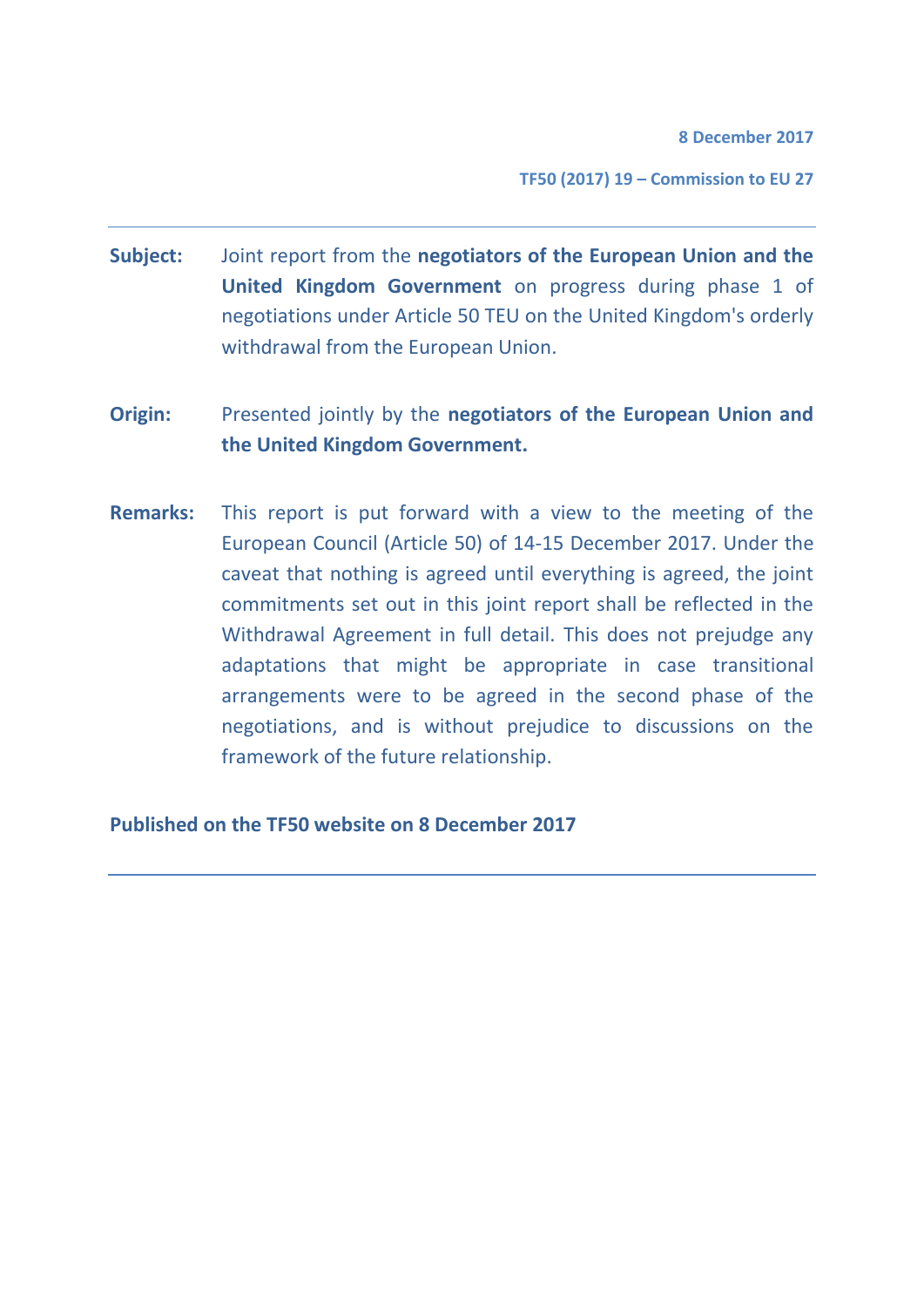# **JOINT REPORT FROM THE NEGOTIATORS OF THE EUROPEAN UNION AND THE UNITED KINGDOM GOVERNMENT**

# **ON PROGRESS DURING PHASE 1 OF NEGOTIATIONS UNDER ARTICLE 50 TEU ON THE UNITED KINGDOM'S ORDERLY WITHDRAWAL FROM THE EUROPEAN UNION**

- 1. This report, presented jointly by the negotiators of the European Union (Union) and the United Kingdom of Great Britain and Northern Ireland (UK), records the progress made in the first phase of negotiations under Article 50 of the Treaty on European Union (TEU) on the UK's orderly withdrawal from the Union.
- 2. Both Parties have reached agreement in principle across the following three areas under consideration in the first phase of negotiations, on which further detail is set out in this report:
	- a. protecting the rights of Union citizens in the UK and UK citizens in the Union;
	- b. the framework for addressing the unique circumstances in Northern Ireland; and
	- c. the financial settlement.
- 3. Progress was also made in achieving agreement on aspects of other separation issues.
- 4. The positions detailed in this report form a single and coherent package. Agreement in principle has been reached on the package as a whole, as opposed to individual elements.
- 5. Under the caveat that nothing is agreed until everything is agreed, the joint commitments set out below in this joint report shall be reflected in the Withdrawal Agreement in full detail. This does not prejudge any adaptations that might be appropriate in case transitional arrangements were to be agreed in the second phase of the negotiations, and is without prejudice to discussions on the framework of the future relationship.

## **Citizens' rights**

- 6. The overall objective of the Withdrawal Agreement with respect to citizens' rights is to provide reciprocal protection for **Union and UK citizens, to enable the effective exercise of rights derived from Union law and based on past life choices**, where those citizens have exercised free movement rights by the specified date.
- 7. **To date, both Parties have reached a common understanding on the following.<sup>1</sup>**
- 8. The specified date should be the time of the UK's withdrawal.

**<sup>.</sup>** <sup>1</sup> This common understanding is based on a more detailed consensus between the Parties, as expressed in the latest joint technical note that summarises the UK and EU positions.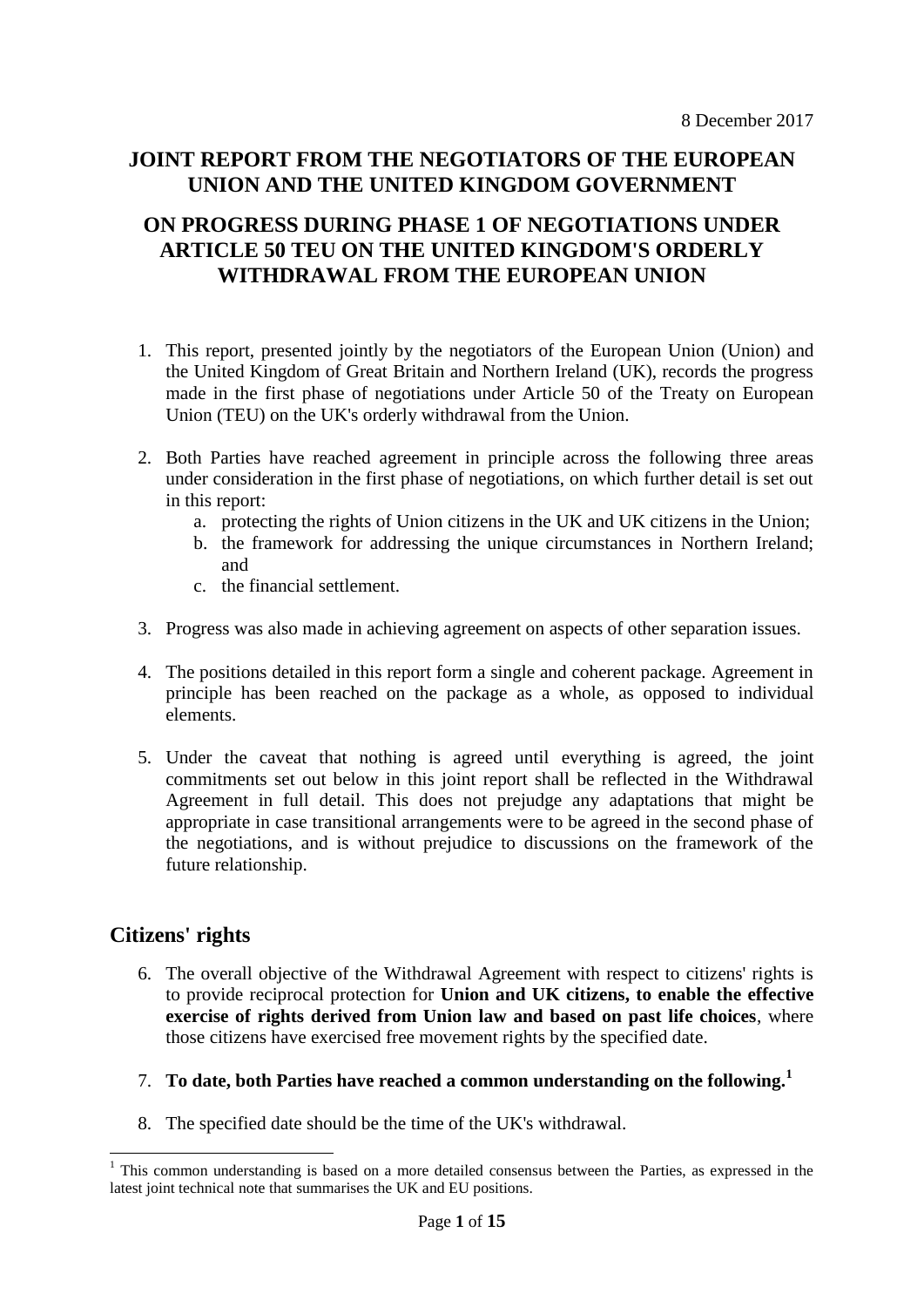- 9. The use of Union law concepts in the citizens' rights Part of the Withdrawal Agreement is to be interpreted in line with the case law of the Court of Justice of the European Union (CJEU) by the specified date;
- 10. Union citizens who in accordance with Union law legally reside in the UK, and UK nationals who in accordance with Union law legally reside in an EU27 Member State by the specified date, as well as their family members as defined by Directive 2004/38/EC who are legally resident in the host State by the specified date, fall within the scope of the Withdrawal Agreement (for personal scope related to frontier workers, see paragraph 15, and for social security, see paragraph 28);
- 11. Within the scope of application of this Part of the Withdrawal Agreement and without prejudice to any special provisions therein, any discrimination on grounds of nationality will be prohibited in the host State and the State of work in respect of Union citizens and UK nationals, and their respective family members covered by the Withdrawal Agreement;
- 12. Irrespective of their nationality, the following categories of family members who were not residing in the host State on the specified date will be entitled to join a Union citizen or UK national right holder after the specified date for the life time of the right holder, on the same conditions as under current Union law:
	- a. all family members as referred to in Article 2 of Directive 2004/38/EC, provided they were related to the right holder on the specified date and they continue to be so related at the point they wish to join the right holder; and
	- b. children born, or legally adopted, after the specified date, whether inside or outside the host State, where:
		- i. the child is born to, or legally adopted by, parents who are both protected by the Withdrawal Agreement or where one parent is protected by the Withdrawal Agreement and the other is a national of the host State; or
		- ii. the child is born to, or legally adopted by, a parent who is protected by the Withdrawal Agreement and who has sole or joint custody of the child under the applicable family law of an EU27 Member State or the UK and without prejudging the normal operation of that law, in particular as regards the best interests of the child;
- 13. The UK and EU27 Member States will facilitate entry and residence of partners in a durable relationship (Article 3(2)(b) of Directive 2004/38/EC) after the UK's withdrawal in accordance with national legislation if the partners did not reside in the host state on the specified date, the relationship existed and was durable on the specified date and continues to exist at the point they wish to join the right holder;
- 14. The right to be joined by family members not covered by paragraphs 12 and 13 after the specified date will be subject to national law;
- 15. Those who on the specified date are working as frontier workers, as defined under Union law, fall within the scope of the Withdrawal Agreement;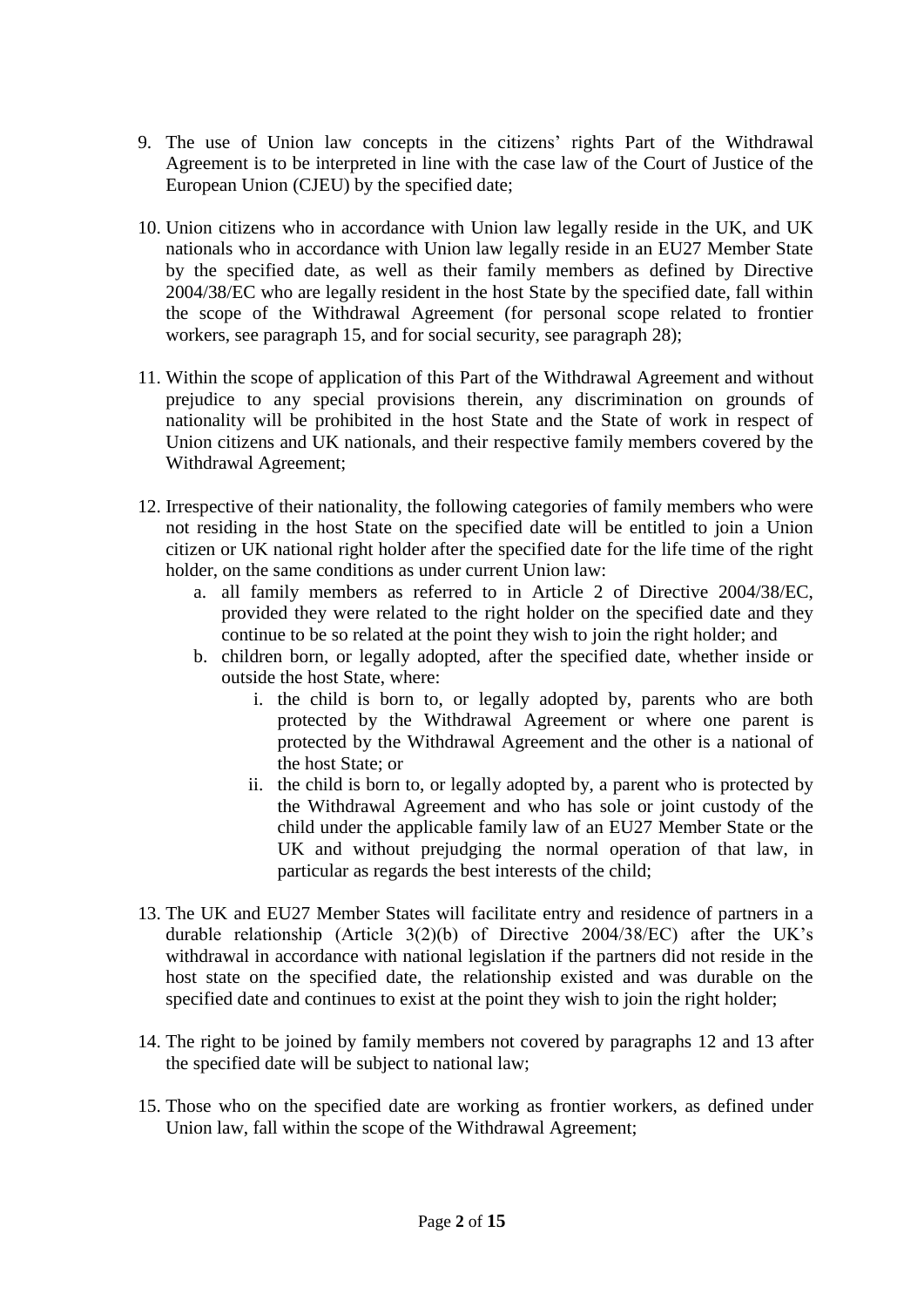- 16. The UK and EU27 Member States can require persons concerned to apply to obtain a status conferring the rights of residence as provided for by the Withdrawal Agreement and be issued with a residence document attesting to the existence of that right. Where the host State requires persons concerned to apply for a status, no status is obtained if no successful application is made, subject to paragraph 17e. The UK and EU27 Member States can also continue with the present system under which entitlement of rights under the Withdrawal Agreement may be attested by any other means of proof than a residence document;
- 17. Administrative procedures for applications for status will be transparent, smooth and streamlined, $\frac{2}{\pi}$  in particular:
	- a. The Withdrawal Agreement will specify that the host State cannot require anything more than is strictly necessary and proportionate to determine whether the criteria have been met. The Withdrawal Agreement will contain provisions that follow a similar approach to the provisions on evidential requirements in Directive 2004/38;
	- b. The host State will avoid any unnecessary administrative burdens;
	- c. Application forms will be short, simple, user friendly and adjusted to the context of the Withdrawal Agreement. The host State will work with the applicants to help them prove their eligibility under the Withdrawal Agreement and to avoid any errors or omissions that may impact on the application decision. Competent authorities will give applicants the opportunity to furnish supplementary evidence or remedy any deficiencies where it appears a simple omission has taken place. A principle of evidential flexibility will apply, enabling competent authorities to exercise discretion in favour of the applicant where appropriate;
	- d. A proportionate approach will be taken to those who miss the deadline for application where there is a good reason. Applications made by families at the same time will be considered together; and
	- e. Where an application is required to obtain status, adequate time of at least two years will be allowed to persons within the scope of the Withdrawal Agreement to submit their applications. During this time period, they will enjoy the rights conferred by the Withdrawal Agreement. Residence documents under the Withdrawal Agreement will be issued free of charge or for a charge not exceeding that imposed on nationals for the issuing of similar documents;
- 18. Pending a final decision by the competent authorities on any application made for status under the Withdrawal Agreement, as well as a final judgment handed down in case of judicial redress sought against any rejection of such application, the citizens' rights Part of the Withdrawal Agreement will apply to the applicant. The host State may remove applicants who submitted fraudulent or abusive applications from the territory under the conditions set out in Directive 2004/38/EC, in particular Articles 31 and 35, even before a final judgment has been handed down in case of judicial redress sought against any rejection of such application;

 $\frac{1}{2}$ For information: the UK has published a technical note – see <https://www.gov.uk/government/publications/citizens-rights-administrative-procedures-in-the-uk> - setting out proposed procedures under its national law, which it will continue to develop over the coming months.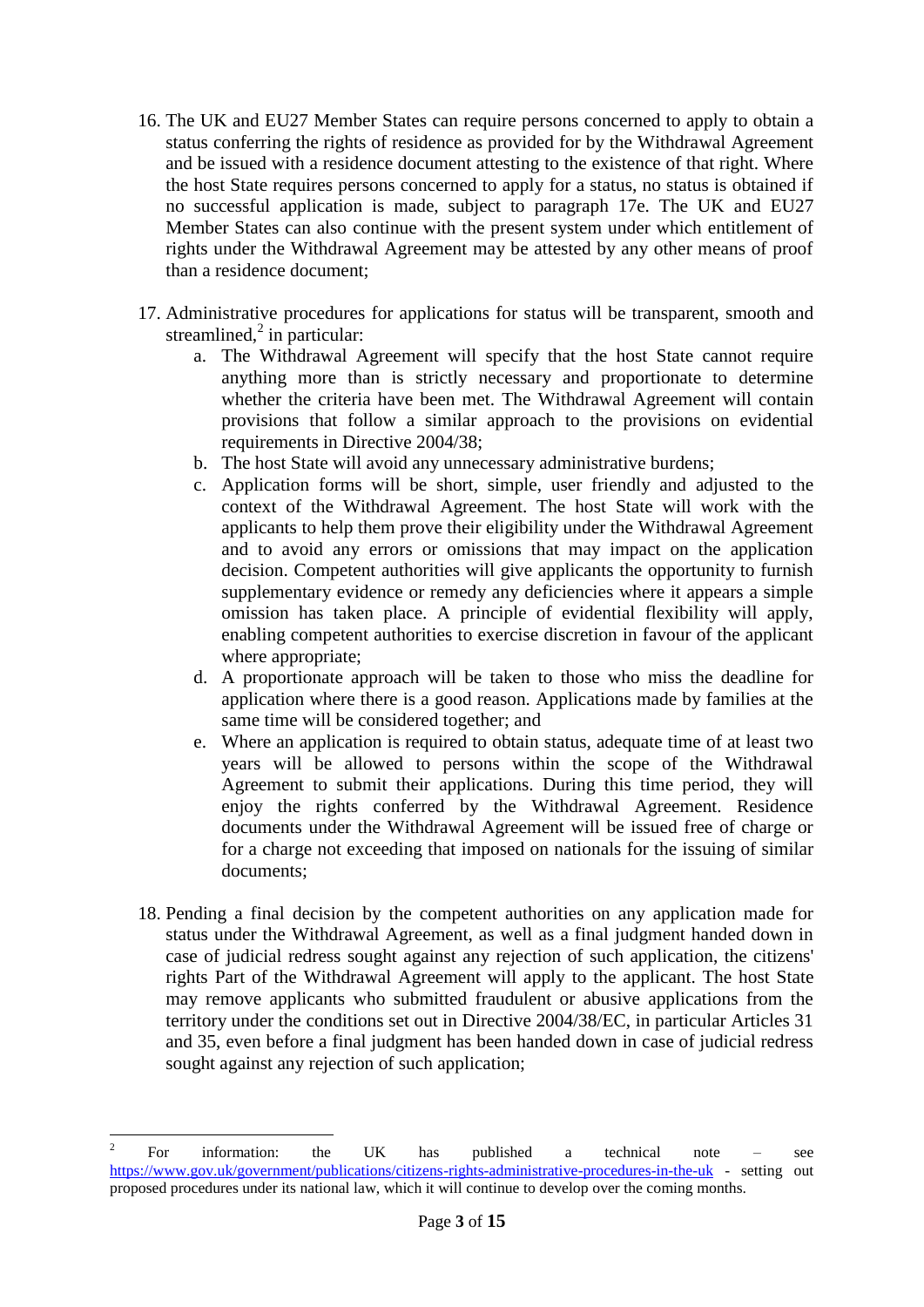- 19. Decisions taken under the procedure for obtaining status under the Withdrawal Agreement will be made in accordance with the objective criteria established in the Withdrawal Agreement (i.e. no discretion, unless in favour of the applicant). There will be safeguards in the Withdrawal Agreement for a fair procedure, and decisions will be subject to the redress mechanisms and judicial controls provided in Directive 2004/38/EC;
- 20. The conditions for acquiring the right of residence under the Withdrawal Agreement are those set out in Articles 6 and 7 of Directive 2004/38/EC, including the right to change status;
- 21. The conditions for acquiring the right of permanent residence under the Withdrawal Agreement are those set out in Articles 16, 17 and 18 of Directive 2004/38/EC, with periods of lawful residence prior to the specified date included in the calculation of the conditions set out in Articles 16 and 17 of Directive 2004/38/EC;
- 22. The UK and EU27 Member States can apply more favourable national provisions in accordance with Article 37 of Directive 2004/38/EC;
- 23. In order to obtain status under the Withdrawal Agreement by application, those already holding a permanent residence document issued under Union  $law<sup>3</sup>$  at the specified date will have that document converted into the new document free of charge, subject only to verification of identity, a criminality and security check and confirmation of ongoing residence;
- 24. Systematic criminality and security checks can in the specific context of acquiring status under the Withdrawal Agreement – be carried out on all applicants for status under the Agreement and applicants can be asked to declare criminality. Any consequences arising from such checks and declarations shall be subject to the procedures in paragraphs 17 to 19;
- 25. Persons who acquired the permanent residence rights in the host State under the Withdrawal Agreement can be absent from its territory for a period not exceeding five consecutive years without losing their residence right under the Withdrawal Agreement;
- 26. Any restrictions on grounds of public policy or security related to conduct prior to the specified date of persons covered by the Withdrawal Agreement will be in accordance with Chapter VI of Directive 2004/38/EC;
- 27. Any restrictions on grounds of public policy or security related to conduct after the specified date will be in accordance with national law;
- 28. Social security coordination rules set out in Regulations (EC) No 883/2004 and (EC) No 987/2009 will apply. Social security coordination rules will cover Union citizens who on the specified date are or have been subject to UK legislation and UK nationals who are or have been subject to the legislation of an EU27 Member State, and EU27 and UK nationals within the scope of the Withdrawal Agreement by virtue of

**.** 

This includes beneficiaries of the Withdrawal Agreement who hold valid domestic immigration documents conferring a permanent right to reside in the host state (such as UK Indefinite Leave to Remain (ILR) status).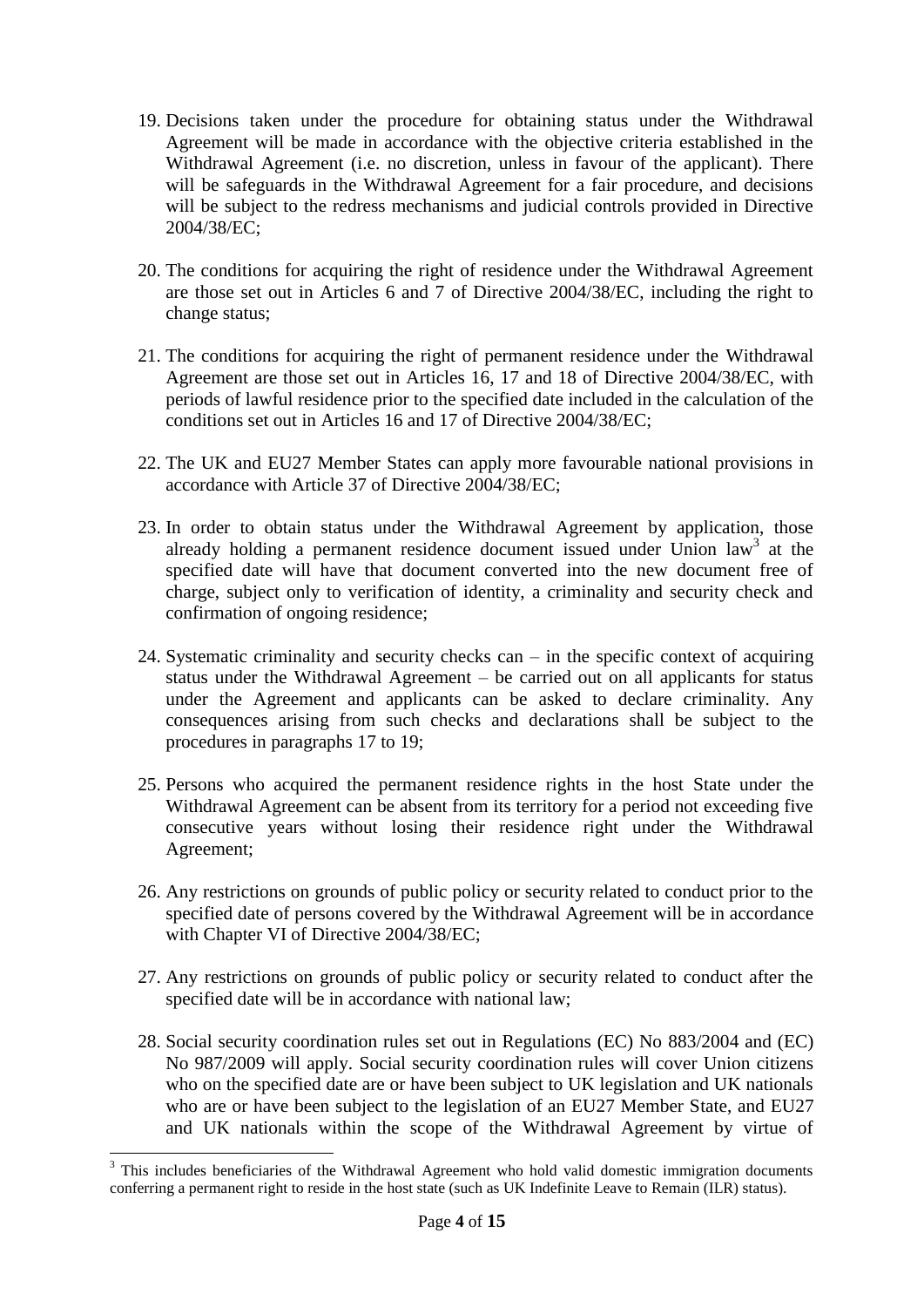residence. Those rules will also apply, for the purposes of aggregation of periods of social security insurance, to Union and UK citizens having worked or resided in the UK or in an EU27 Member State in the past;

- 29. Rules for healthcare, including the European Health Insurance Card (EHIC) scheme, will follow Regulation (EC) No 883/2004. Persons whose competent state is the UK and are in the EU27 on the specified date (and vice versa) – whether on a temporary stay or resident – continue to be eligible for healthcare reimbursement, including under the EHIC scheme, as long as that stay, residence or treatment continues*;*
- 30. For rights and obligations set out in Regulations (EC) No 883/2004 and (EC) No 987/2009 on the coordination of social security systems, a mechanism will be established to decide jointly on the incorporation of future amendments to those Regulations in the Withdrawal Agreement;
- 31. Equal treatment will apply within the limits of Articles 18, 45 and 49 TFEU, Article 24 of Directive 2004/38/EC and Regulation (EU) No 492/2011 including rights of workers, self-employed, students and economically inactive citizens with respect to social security, social assistance, health care, employment, self-employment and setting up and managing an undertaking, education (including higher education) and training, social and tax advantages;
- 32. Decisions on recognition of qualifications granted to persons covered by the scope of the Withdrawal Agreement before the specified date in the host State and, for frontier workers, the State of work (either the UK or an EU27 Member State) under Title III of Directive 2005/36/EC (recognition of professional qualifications where the person concerned was exercising the freedom of establishment), Article 10 of Directive 98/5/EC (lawyers who gained admission to the host State profession and are allowed to practise under the host State title alongside their home State title) and Article 14 of Directive 2006/43/EC (approved statutory auditors) will be grandfathered. Recognition procedures under these Directives that are ongoing on the specified date, in respect of the persons covered, will be completed under Union law and will be grandfathered.

## *Legal effects of the citizens' rights Part*

- 33. It is of paramount importance to both Parties to give as much certainty as possible to UK citizens living in the EU and EU citizens living in the UK about their future rights. The Parties have therefore reached agreement on the following specific set of arrangements to implement and enforce the citizens' rights Part of the agreement.
- 34. Both Parties agree that the Withdrawal Agreement should provide for the legal effects of the citizens' rights Part both in the UK and in the Union. UK domestic legislation should also be enacted to this effect.
- 35. The provision in the Agreement should enable citizens to rely directly on their rights as set out in the citizens' rights Part of the Agreement and should specify that inconsistent or incompatible rules and provisions will be disapplied.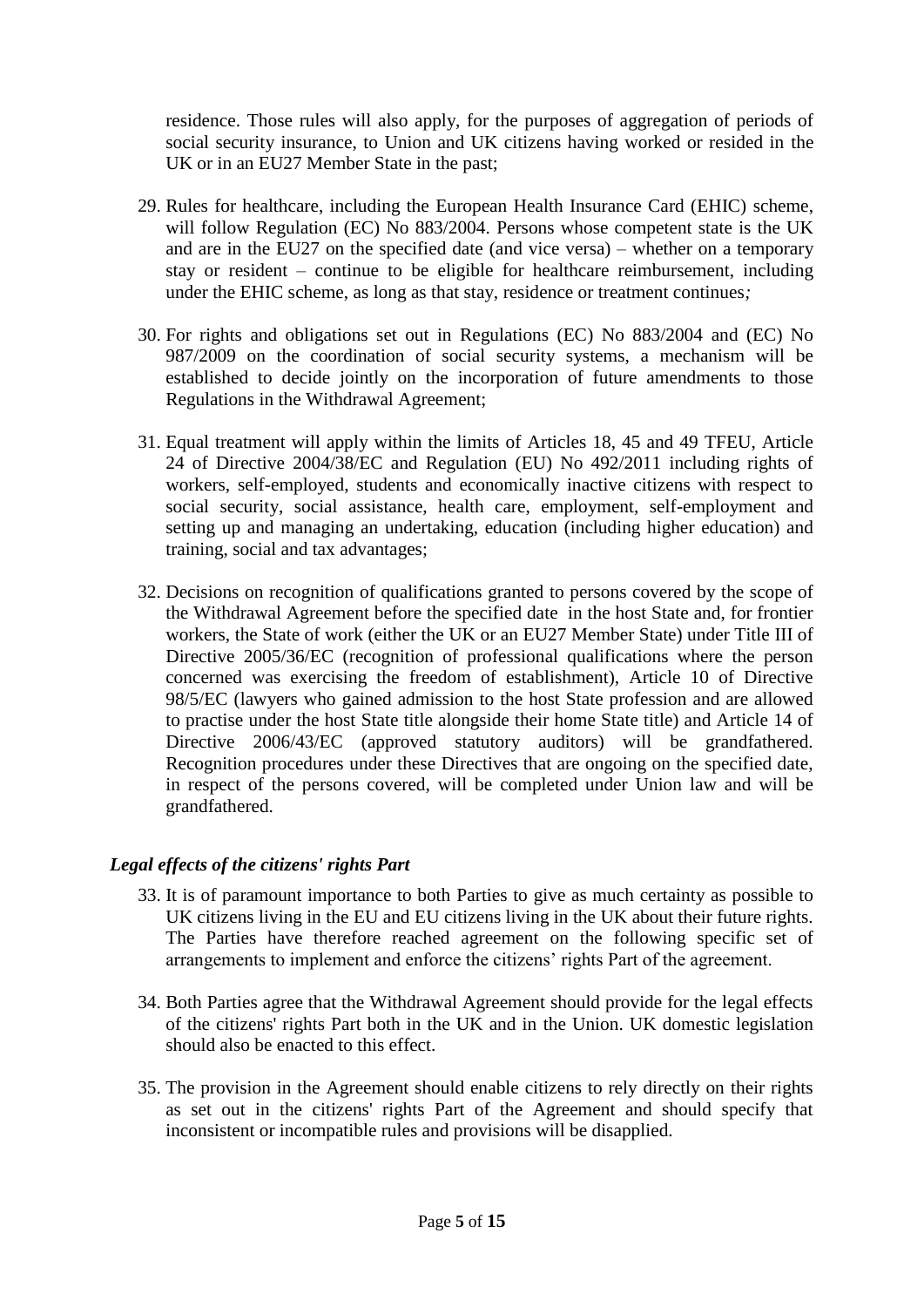36. The UK Government will bring forward a Bill, the Withdrawal Agreement & Implementation Bill, specifically to implement the Agreement. This Bill will make express reference to the Agreement and will fully incorporate the citizens' rights Part into UK law. Once this Bill has been adopted, the provisions of the citizens' rights Part will have effect in primary legislation and will prevail over inconsistent or incompatible legislation, unless Parliament expressly repeals this Act in future. The Withdrawal Agreement will be binding upon the institutions of the Union and on its Member States from its entry into force pursuant to Article 216(2) TFEU.

## *Consistent interpretation of the citizens' rights Part*

- 37. The Agreement establishes rights for both UK citizens living in the EU and EU citizens in the UK. To protect those rights and give citizens legal certainty, a consistent interpretation and application of the citizens' rights Part is in the interest of both Parties to the Agreement and therefore appropriate mechanisms should be established to ensure this.
- 38. This Part of the Agreement establishes rights for citizens following on from those established in Union law during the UK's membership of the European Union; the CJEU is the ultimate arbiter of the interpretation of Union law. In the context of the application or interpretation of those rights, UK courts shall therefore have due regard to relevant decisions of the CJEU after the specified date<sup>4</sup>. The Agreement should also establish a mechanism enabling UK courts or tribunals to decide, having had due regard to whether relevant case-law exists, to ask the CJEU questions of interpretation of those rights where they consider that a CJEU ruling on the question is necessary for the UK court or tribunal to be able to give judgment in a case before it. This mechanism should be available for UK courts or tribunals for litigation brought within 8 years from the date of application of the citizens' rights Part.
- 39. Consistent interpretation of the citizens' rights Part should further be supported and facilitated by an exchange of case law between the courts and regular judicial dialogue. In the same vein, it is envisaged to give the UK Government and the European Commission the right to intervene in relevant cases before the CJEU and before UK courts and tribunals respectively.
- 40. The implementation and application of the citizens' rights Part will be monitored in the Union by the Commission acting in conformity with the Union Treaties. In the UK, this role will be fulfilled by an independent national authority; its scope and functions, including its role in acting on citizens' complaints, will be discussed between the parties in the next phase of the negotiations and reflected in the Withdrawal Agreement. There should be regular exchange of information between the UK Government and the Commission.
- 41. The approach agreed in the context of the citizens' rights Part of the Withdrawal Agreement reflects both Parties' desire to give those citizens certainty. It in no way prejudges discussions on other elements of the Withdrawal Agreement, including

**<sup>.</sup>** <sup>4</sup> According to paragraph 9 of this report, the use of Union law concepts in the citizens' rights Part of the Withdrawal Agreement is to be interpreted in line with the case law of the CJEU by the specified date.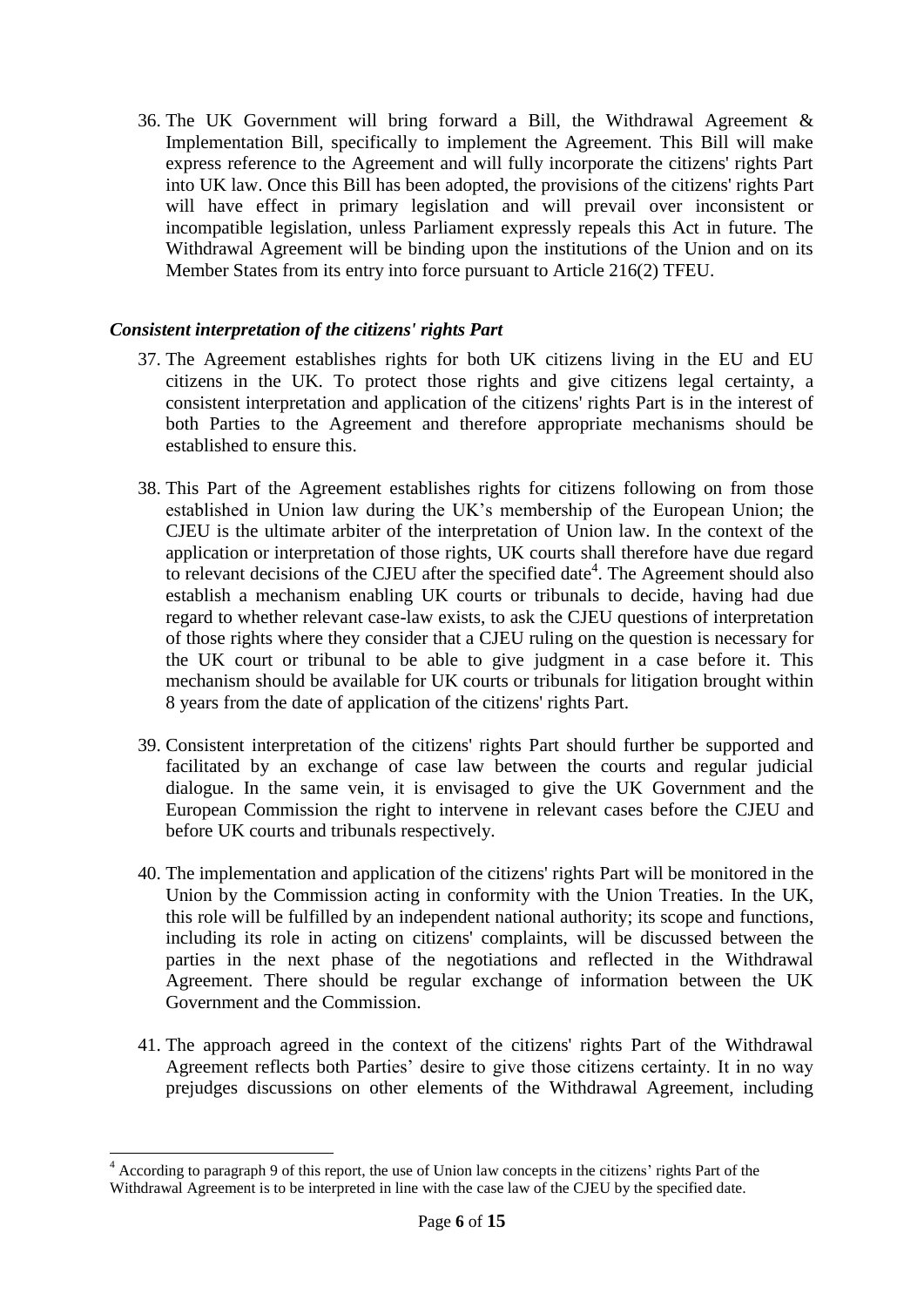governance, other separation issues or any possible transitional arrangements, nor discussions on the future relationship.

## **Ireland and Northern Ireland**

- 42. Both Parties affirm that the achievements, benefits and commitments of the peace process will remain of paramount importance to peace, stability and reconciliation. They agree that the Good Friday or Belfast Agreement reached on 10 April 1998 by the United Kingdom Government, the Irish Government and the other participants in the multi-party negotiations (the '1998 Agreement') must be protected in all its parts, and that this extends to the practical application of the 1998 Agreement on the island of Ireland and to the totality of the relationships set out in the Agreement.
- 43. The United Kingdom's withdrawal from the European Union presents a significant and unique challenge in relation to the island of Ireland. The United Kingdom recalls its commitment to protecting the operation of the 1998 Agreement, including its subsequent implementation agreements and arrangements, and to the effective operation of each of the institutions and bodies established under them. The United Kingdom also recalls its commitment to the avoidance of a hard border, including any physical infrastructure or related checks and controls.
- 44. Both Parties recognise the need to respect the provisions of the 1998 Agreement regarding the constitutional status of Northern Ireland and the principle of consent. The commitments set out in this joint report are and must remain fully consistent with these provisions. The United Kingdom continues to respect and support fully Northern Ireland's position as an integral part of the United Kingdom, consistent with the principle of consent.
- 45. The United Kingdom respects Ireland's ongoing membership of the European Union and all of the corresponding rights and obligations that entails, in particular Ireland's place in the Internal Market and the Customs Union. The United Kingdom also recalls its commitment to preserving the integrity of its internal market and Northern Ireland's place within it, as the United Kingdom leaves the European Union's Internal Market and Customs Union.
- 46. The commitments and principles outlined in this joint report will not pre-determine the outcome of wider discussions on the future relationship between the European Union and the United Kingdom and are, as necessary, specific to the unique circumstances on the island of Ireland. They are made and must be upheld in all circumstances, irrespective of the nature of any future agreement between the European Union and United Kingdom.
- 47. Cooperation between Ireland and Northern Ireland is a central part of the 1998 Agreement and is essential for achieving reconciliation and the normalisation of relationships on the island of Ireland. In this regard, both Parties recall the roles, functions and safeguards of the Northern Ireland Executive, the Northern Ireland Assembly, and the North-South Ministerial Council (including its cross-community provisions) as set out in the 1998 Agreement. The two Parties have carried out a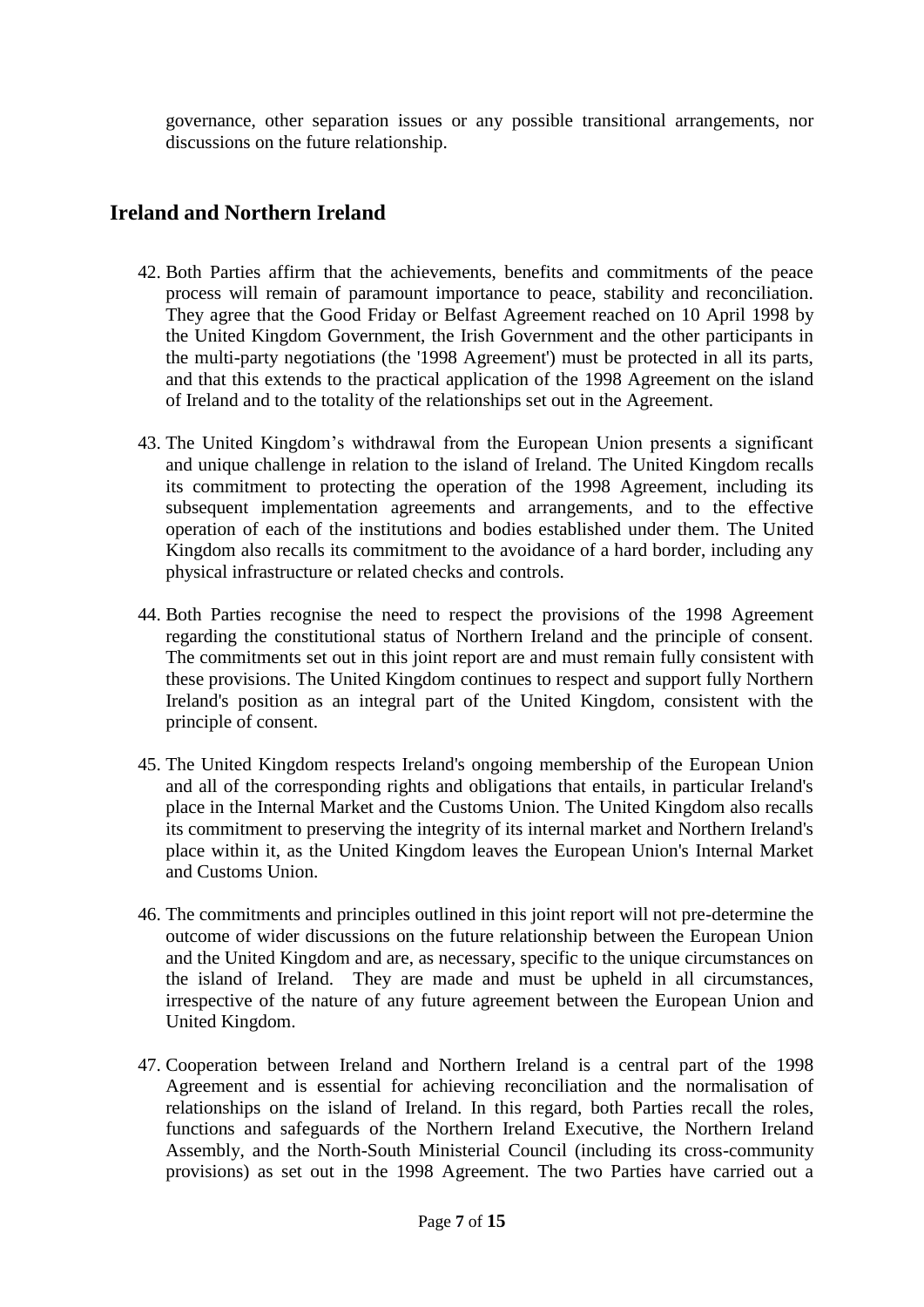mapping exercise, which shows that North-South cooperation relies to a significant extent on a common European Union legal and policy framework. Therefore, the United Kingdom's departure from the European Union gives rise to substantial challenges to the maintenance and development of North-South cooperation.

- 48. The United Kingdom remains committed to protecting and supporting continued North-South and East-West cooperation across the full range of political, economic, security, societal and agricultural contexts and frameworks of cooperation, including the continued operation of the North-South implementation bodies.
- 49. The United Kingdom remains committed to protecting North-South cooperation and to its guarantee of avoiding a hard border. Any future arrangements must be compatible with these overarching requirements. The United Kingdom's intention is to achieve these objectives through the overall EU-UK relationship. Should this not be possible, the United Kingdom will propose specific solutions to address the unique circumstances of the island of Ireland. In the absence of agreed solutions, the United Kingdom will maintain full alignment with those rules of the Internal Market and the Customs Union which, now or in the future, support North-South cooperation, the allisland economy and the protection of the 1998 Agreement.
- 50. In the absence of agreed solutions, as set out in the previous paragraph, the United Kingdom will ensure that no new regulatory barriers develop between Northern Ireland and the rest of the United Kingdom, unless, consistent with the 1998 Agreement, the Northern Ireland Executive and Assembly agree that distinct arrangements are appropriate for Northern Ireland. In all circumstances, the United Kingdom will continue to ensure the same unfettered access for Northern Ireland's businesses to the whole of the United Kingdom internal market.
- 51. Both Parties will establish mechanisms to ensure the implementation and oversight of any specific arrangement to safeguard the integrity of the EU Internal Market and the Customs Union.
- 52. Both Parties acknowledge that the 1998 Agreement recognises the birth right of all the people of Northern Ireland to choose to be Irish or British or both and be accepted as such. The people of Northern Ireland who are Irish citizens will continue to enjoy rights as EU citizens, including where they reside in Northern Ireland. Both Parties therefore agree that the Withdrawal Agreement should respect and be without prejudice to the rights, opportunities and identity that come with European Union citizenship for such people and, in the next phase of negotiations, will examine arrangements required to give effect to the ongoing exercise of, and access to, their EU rights, opportunities and benefits.
- 53. The 1998 Agreement also includes important provisions on Rights, Safeguards and Equality of Opportunity for which EU law and practice has provided a supporting framework in Northern Ireland and across the island of Ireland. The United Kingdom commits to ensuring that no diminution of rights is caused by its departure from the European Union, including in the area of protection against forms of discrimination enshrined in EU law. The United Kingdom commits to facilitating the related work of the institutions and bodies, established by the 1998 Agreement, in upholding human rights and equality standards.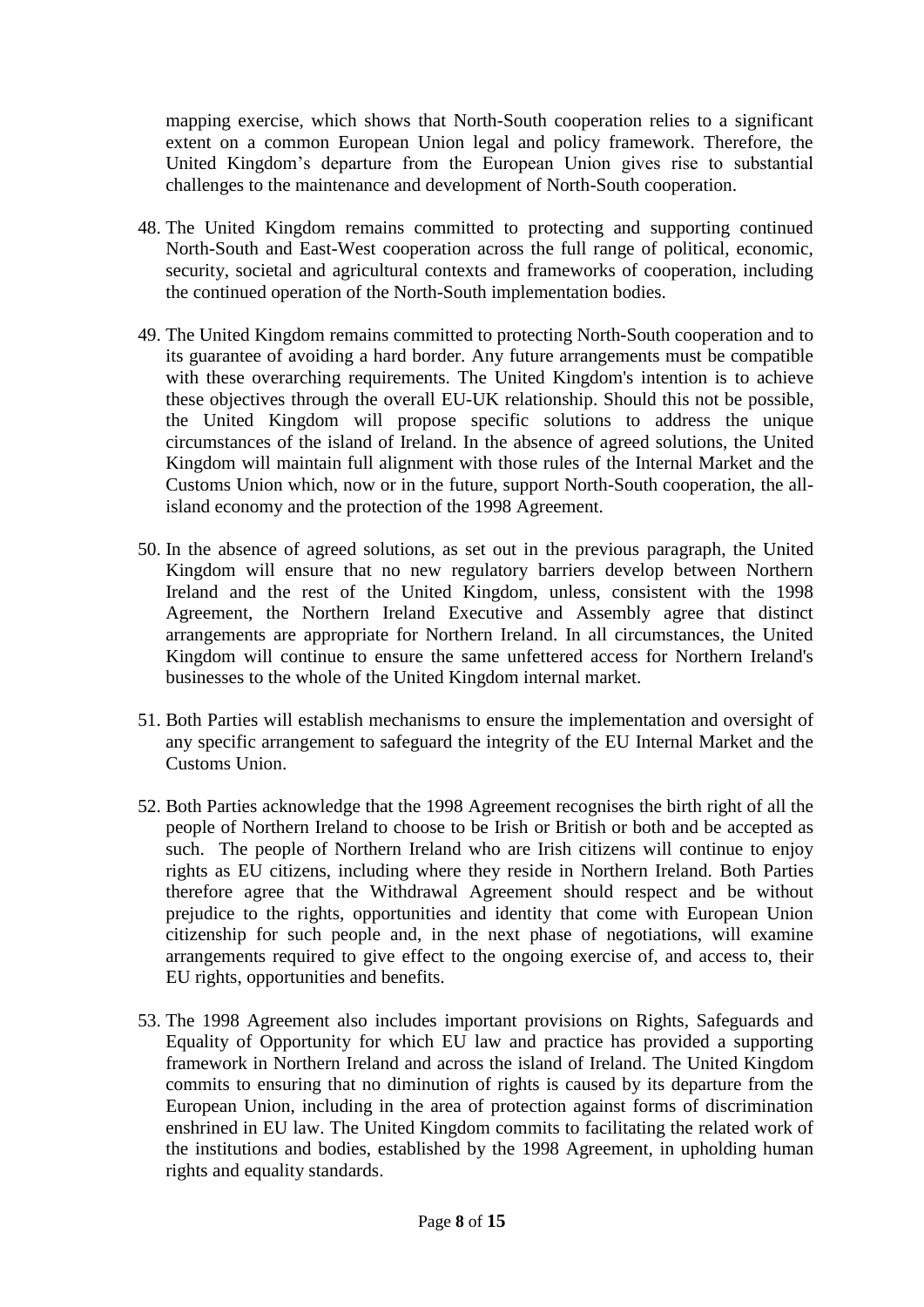- 54. Both Parties recognise that the United Kingdom and Ireland may continue to make arrangements between themselves relating to the movement of persons between their territories (Common Travel Area), while fully respecting the rights of natural persons conferred by Union law. The United Kingdom confirms and accepts that the Common Travel Area and associated rights and privileges can continue to operate without affecting Ireland's obligations under Union law, in particular with respect to free movement for EU citizens.
- 55. Both Parties will honour their commitments to the PEACE and INTERREG funding programmes under the current multi-annual financial framework. Possibilities for future support will be examined favourably.
- 56. Given the specific nature of issues related to Ireland and Northern Ireland, and on the basis of the principles and commitments set out above, both Parties agree that in the next phase work will continue in a distinct strand of the negotiations on the detailed arrangements required to give them effect. Such work will also address issues arising from Ireland's unique geographic situation, including the transit of goods (to and from Ireland via the United Kingdom), in line with the approach established by the European Council Guidelines of 29 April 2017.

## **Financial settlement**

- 57. Both Parties have agreed a methodology for the financial settlement.
- 58. This methodology consists of:
	- a. a list of components;
	- b. a set of principles for calculating the value of the financial settlement and payment modalities;
	- c. arrangements for continued participation of the UK in the programmes of the current Multiannual Financial Framework (MFF) until their closure; and
	- d. financial and related arrangements for the European Investment Bank, the European Central Bank, European Union trust funds, the Facility for Refugees in Turkey, Council agencies and also the European Development Fund.

## *Components of the settlement*

**.** 

#### UK participation in Union annual budgets to 2020

59. The UK will contribute to, and participate in, the implementation of the Union annual budgets for the years 2019 and 2020 as if it had remained in the Union (including revenue adjustments<sup>5</sup>), on the basis of the applicable Union legal provisions including the Own Resources legislation. By derogation, any amendments to the Multiannual Financial Framework Regulation or Own Resources Decision adopted after the date of withdrawal, having an impact on the UK's financial obligations, will not apply to the UK.

<sup>&</sup>lt;sup>5</sup> This will include the UK's share of net financial corrections and fines imposed until 31 December 2020, once definitively settled.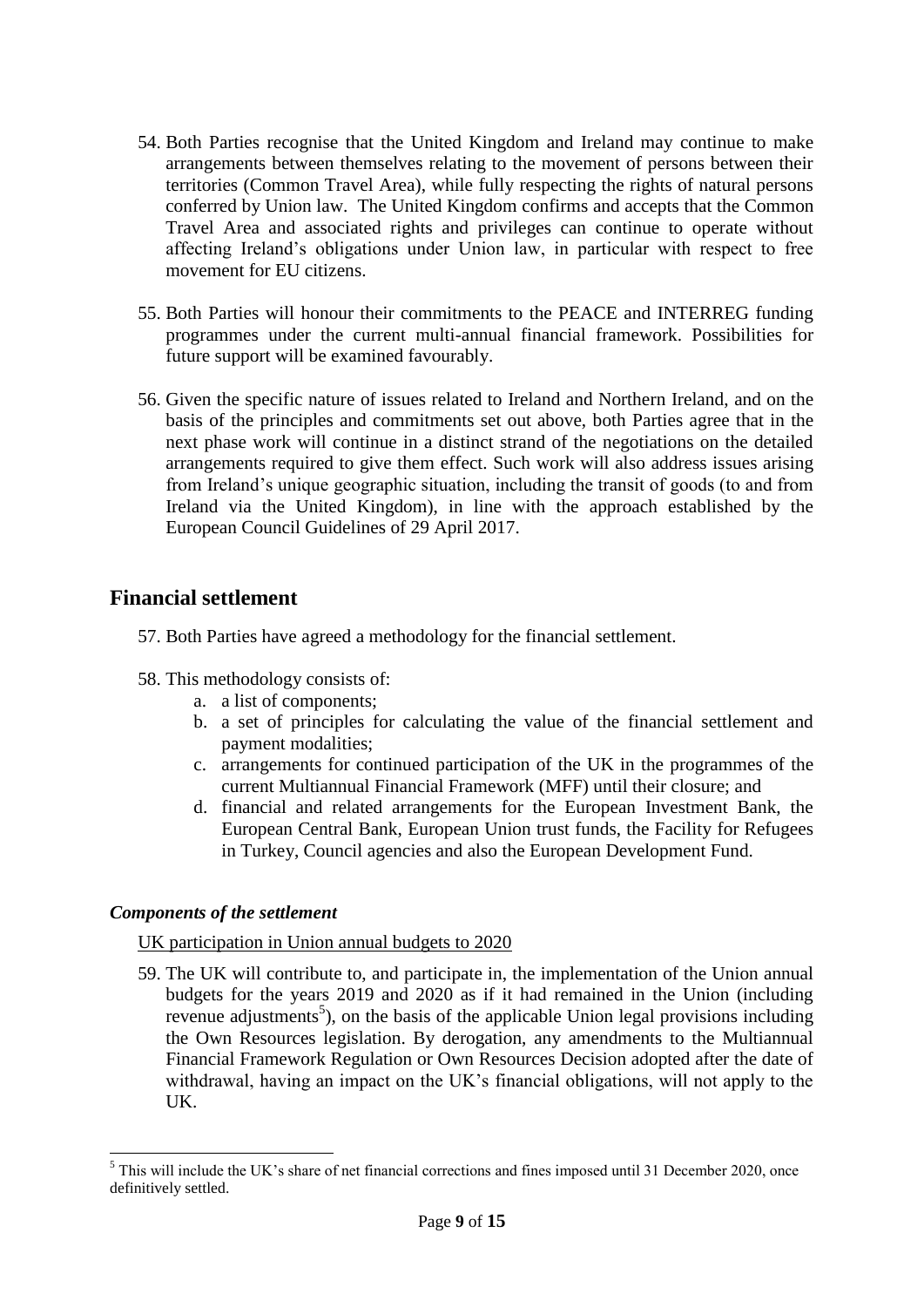60. The normal process of annual revenue adjustment in respect of the year 2020 will be completed in accordance with the Own Resources Decision and the other relevant Union provisions. Amounts to be returned to, or returned by, the UK will be calculated as if the UK had remained in the Union. The UK will also participate in the surplus exercise with respect to 2020. In the second phase of negotiations, some simplification of the revenue adjustment procedure including time limitation could be agreed between the UK and the Union.

Outstanding commitments at the end of 2020 – Reste à liquider (RAL)

61. The UK will contribute its share of the financing of the budgetary commitments outstanding at 31 December 2020 (RAL).

#### Liabilities, contingent liabilities and corresponding assets

- 62. The UK will contribute its share of the financing of the Union's liabilities incurred before 31 December 2020 except for liabilities with corresponding assets<sup>6</sup> and any assets and liabilities which are related to the operation of the budget and the Own Resources Decision<sup>7</sup>.
- 63. The UK will remain liable for its share of the Union's contingent liabilities as established at the date of withdrawal. For those related to guarantees given by the Union budget to support financial operations (e.g. back-to-back loans for financial assistance, financial operations managed by the EIB such as EFSI or the external lending mandate, financial operations managed by other financial institutions, Union budgetary financial instruments), the UK liability will be limited to decisions on each financial operation adopted prior to the date of withdrawal. By derogation, for contingent liabilities related to legal cases as a result of participation in the budget, programmes and policies, the cut-off date will be 31 December  $2020<sup>8</sup>$ . In the event of triggering of the Union contingent liabilities for which the UK is liable, the UK will receive its share of any subsequent recoveries.
- 64. As the provisioning needs for the financial operations associated with these contingent liabilities decline, the UK share of the paid-in guarantees constituted from the budget until the end of 2020 will be returned to the UK, provided that it has not been used for covering losses on the underlying financial operations, as well as any gains from these financial operations to be returned to all Member States, even if such funds would be recommitted.
- 65. Similarly, as the financial operations supported by the net asset of the European Coal and Steel Community in liquidation and of the European Investment Fund decided before the withdrawal date, mature, the UK will receive its share.

1

<sup>&</sup>lt;sup>6</sup> In this context, the following will not be included in the financial settlement: Union financial assistance loan assets and the associated balance sheet liabilities, and assets corresponding to property, plant and equipment and provisions related to the Joint Research Centre nuclear sites dismantlement, and all lease-related obligations and all provisions other than in respect of fines, legal cases and financial guarantee liabilities, intangible assets and inventories, any assets and liabilities relating to the management of foreign currency risk, accrued and deferred income.

 $7$  Outstanding pre-financing advances, receivables, cash, payables, and accrued charges including those related to EAGF or already included in the budgetary RAL will not be included for the calculation of liabilities.

<sup>&</sup>lt;sup>8</sup> The triggering event will be decided in the second phase.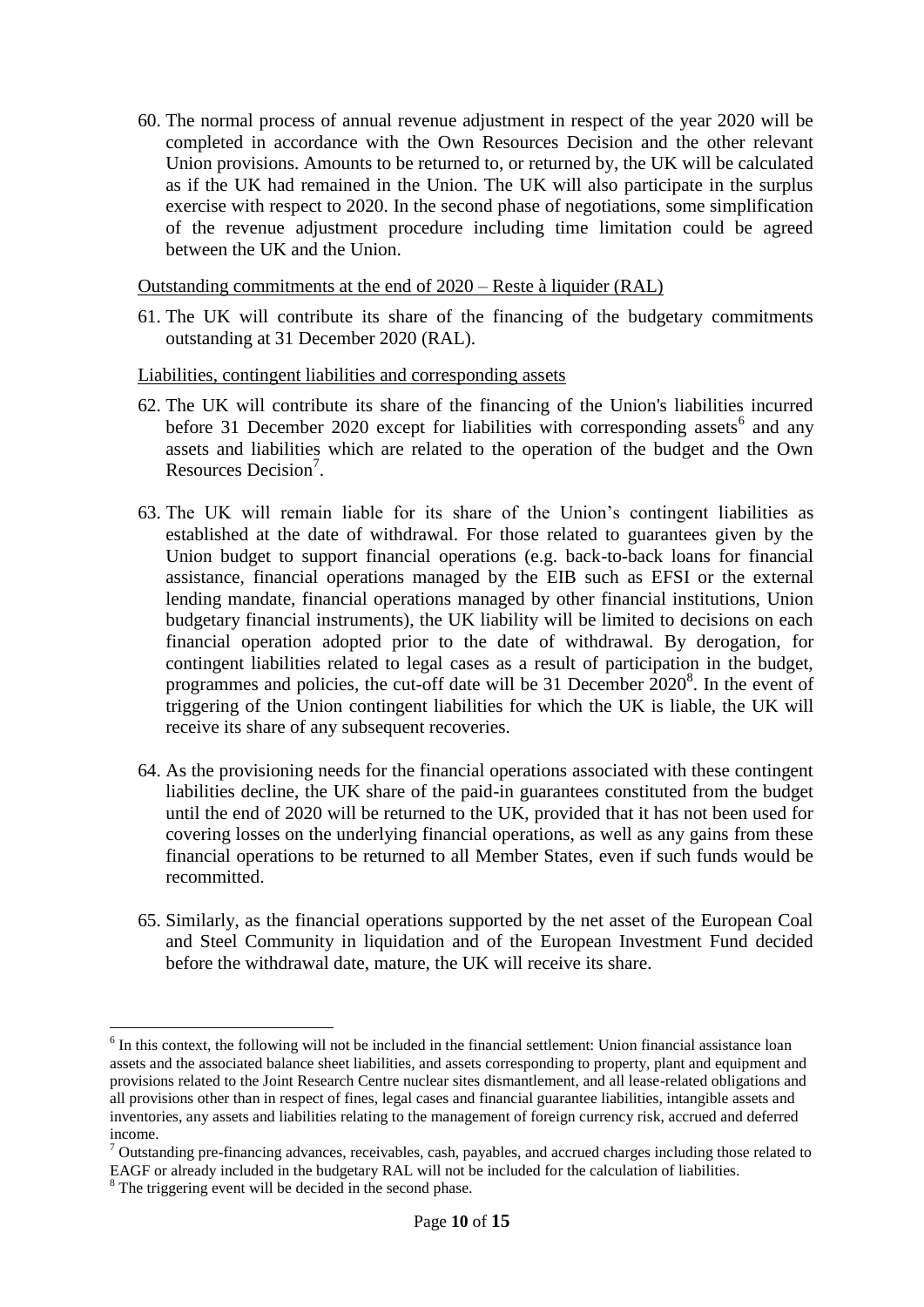66. Union assets relating to Union space programmes (EGNOS, Galileo & Copernicus) are not part of the financial settlement. The UK's past contribution to the financing of space assets could be discussed in the context of possible future access to the services offered.

## *Principles for calculating the value of the financial settlement*

- 67. The implementation of the agreed methodology and the schedule of payments will be based on the following principles:
	- a. The UK will not finance any commitments that do not require funding from Member States, and will receive a share of any financial benefits that would have fallen to it had it remained a Member State. In particular, the value of the RAL, as audited by the European Court of Auditors, will be adjusted to take into account the actual implementation of the Union's commitments, taking into account decommitments and assigned revenue. The UK opt-outs leading to non-participation in Union programmes existing at the date of withdrawal will continue to apply in respect of the financial settlement.
	- b. Except for the UK payments relating to UK participation to Union annual budgets to 2020 as set out in paragraphs 59 and 60, the UK share in relation with the Union budget will be a percentage calculated as the ratio between the own resources made available by the UK from the year 2014 to 2020 and the own resources made available by all Member States, including the UK, during the same period.
	- c. Payments arising from the financial settlement will become due as if the UK had remained a Member State. In particular, the UK will not be required to incur expenditures earlier than would be the case had it remained a Member State unless agreed by both sides. $9$  It may be appropriate for the UK and the Union to agree on a simplified procedure for settling some elements of the payment schedule in the second phase of negotiations. Such a procedure should be based on an agreed forecast and, where appropriate, provision for subsequent review and correction.
- 68. The financial settlement will be drawn up and paid in euro.

**.** 

- 69. Data for the calculation of UK obligations will be drawn up from publicly available sources where possible, and audited by the European Court of Auditors. Additional information necessary for the calculation of the UK's share of Union obligations will be transmitted to the UK. The Union will provide the UK with the management and accounting information necessary to verify the components of the financial settlement in a timely manner.
- 70. The second phase of the negotiations will address the practical modalities for implementing the agreed methodology and the schedule of payments.

<sup>&</sup>lt;sup>9</sup> The UK's share of the liability related to pension and other post-employment benefits for Union staff and staff from the European Defence Agency, the European Union Institute for Security Studies and the European Union Satellite Centre as established on 31 December 2020 will be paid when these amounts fall due, unless an earlier schedule is agreed. The accounts record this liability in accordance with standard international accounting practice. This liability has a long time-span and the forecast of its net present value (NPV) depends on a number of assumptions and is sensitive to, in particular, the real discount rate, which has a historically low value at the time of drafting of this Joint Report.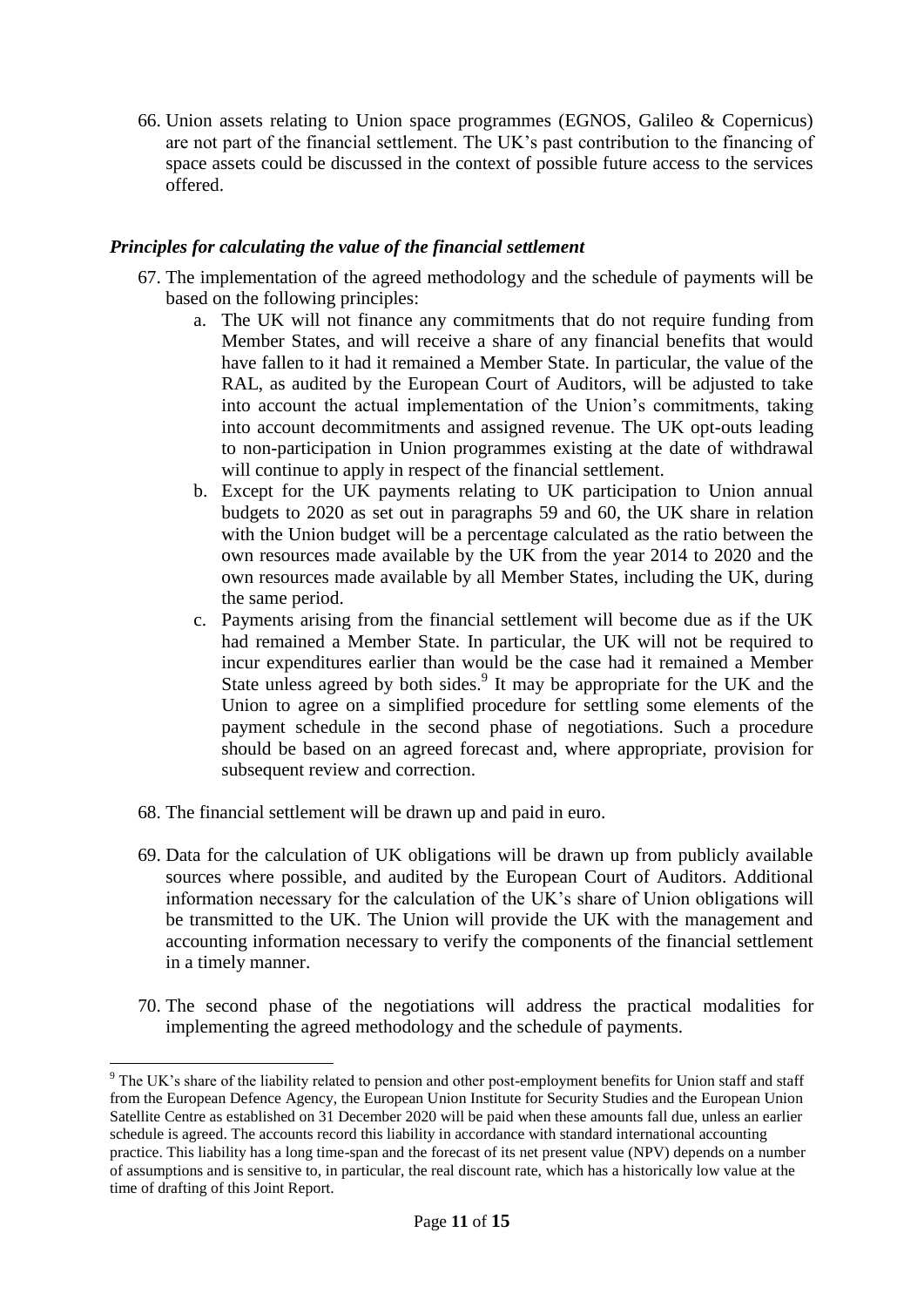## *UK participation in programmes of the MFF 2014-2020*

- 71. Following withdrawal from the Union, the UK will continue to participate in the Union programmes financed by the MFF  $2014-2020^{10}$  until their closure (excluding participation in financial operations which give rise to a contingent liability for which the UK is not liable as from the date of withdrawal). Entities located in the UK will be entitled to participate in such programmes. Participation in Union programmes will require the UK and UK beneficiaries to respect all relevant Union legal provisions including co-financing. Accordingly, the eligibility to apply to participate in Union programmes and Union funding for UK participants and projects will be unaffected by the UK's withdrawal from the Union for the entire lifetime of such projects.
- 72. In the second phase of negotiations it could be agreed that some rules related to Union programmes that would be considered as not relevant in relation to a departing Member State would not apply. As part of the second phase of negotiations, the Union and the UK could also decide to agree to simplified procedures so as to avoid unnecessary administrative burdens extending well beyond the end of the current multiannual financial framework, provided that they respect the sound financial management of the Union budget and do not result in discrimination in favour of the UK or UK beneficiaries. The UK and the Union could also agree on administrative procedures to facilitate the management of specific programmes.
- 73. The UK states that it may wish to participate in some Union budgetary programmes of the new MFF post-2020 as a non-Member State.

#### *Other components of the settlement – Union bodies and funds related to Union policies*

#### European Investment Bank (EIB)

- 74. The financial settlement should not disrupt the operational functioning of the EIB as a result of the UK withdrawal in relation to the stock of operations (i.e. loans and other financial instruments) at that point.
- 75. In this context, the UK will provide a guarantee for an amount equal to its callable capital on the day of withdrawal. This guarantee will be decreased in line with the amortisation of the stock of EIB operations at the date of withdrawal, starting on the date on which the outstanding stock reaches an amount equal to the total subscribed capital on the date of withdrawal and ending on the date it equals the total paid-in capital on the date of withdrawal, both as defined in the EIB statute.
- 76. The UK share of the paid-in capital will be reimbursed in twelve annual instalments starting at the end of  $2019<sup>11</sup>$ . The UK remains liable for the reimbursed amount of paid-in capital until the outstanding stock of EIB operations equals the total paid-in capital on the date of withdrawal, at which point the liability will start to be amortised in line with the remaining non-amortised operations.

**<sup>.</sup>**  $10$  European Agricultural Guarantee Fund scheme 2020 is not financed by the MFF 2014-2020.

 $11$  The first eleven instalments will be EUR 300 000 000 each and the final one will be EUR 195 903 950.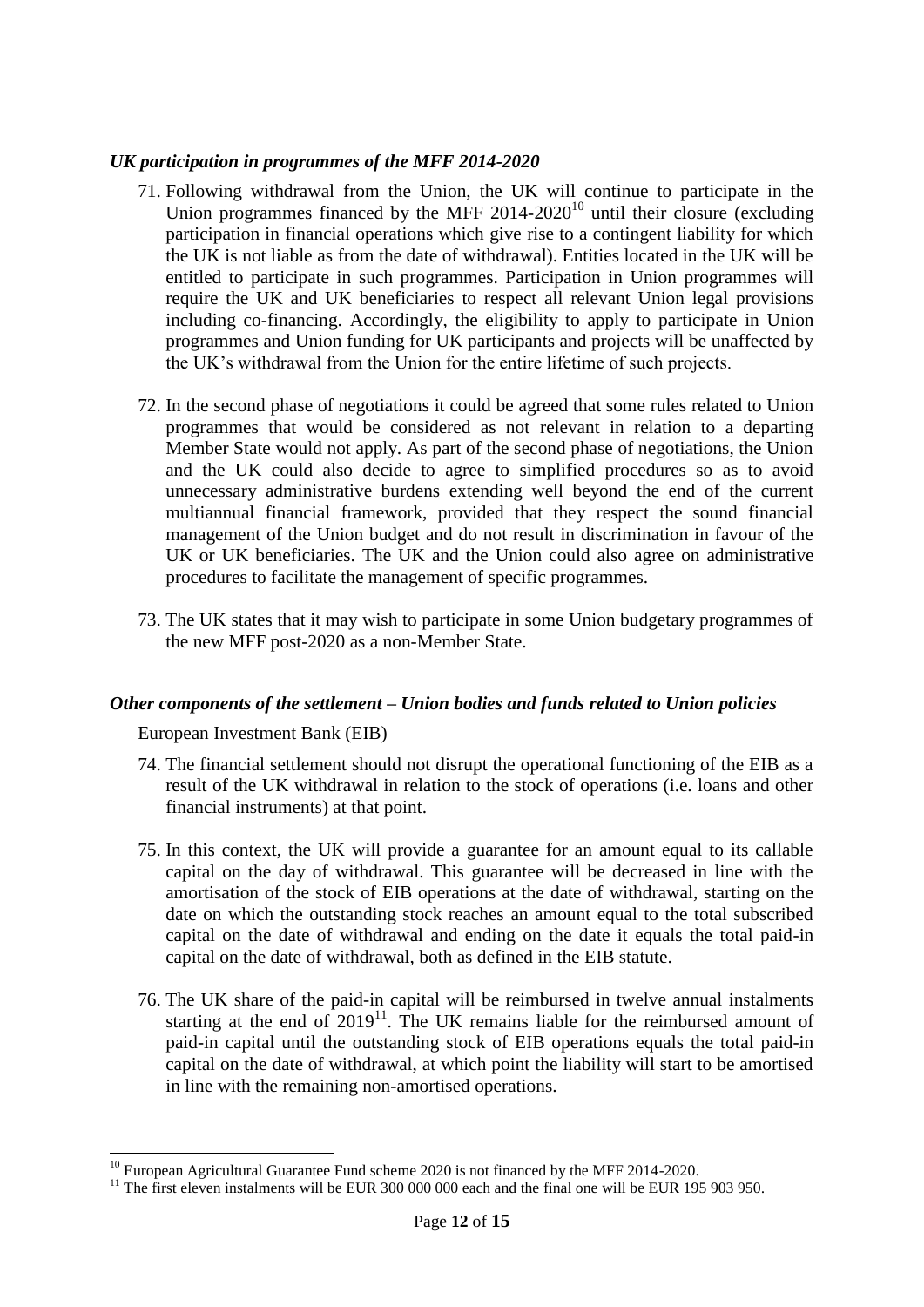- 77. Apart from these reimbursements, the EIB will not make any other payment, return or remuneration on account of the withdrawal of the UK from the EIB or on account of the provision by the UK of a guarantee.
- 78. Any call to the callable guarantee or the paid-in (cash or guarantee) will be "paripassu" with calls on or payments made by the Member States provided that it is used for covering operations at the withdrawal date or for covering risks (such as ALM (Asset-Liability management) risks or operational risks) attributable to the stock of operations at the date of withdrawal. For other such risks not associated with specific loans and not attributable to the stock of operations built after the date of withdrawal, the UK responsibility will be proportional to the ratio between the stock of outstanding operations and the total amount of operations at the date of the event.
- 79. The UK will maintain the EIB's privileges and immunities under Protocols 5 and 7 annexed to the Treaties throughout the amortisation of the EIB's stock of operations at the date of withdrawal.
- 80. The UK considers that there could be mutual benefit from a continuing arrangement between the UK and the EIB. The UK wishes to explore these possible arrangements in the second phase of the negotiations.
- 81. After the date of withdrawal, UK projects will not be eligible for new operations from the EIB reserved for Member States, including those under Union mandates.

## European Central Bank (ECB)

82. The paid-in capital of the UK in the ECB will be reimbursed to the Bank of England (BoE) after the date of withdrawal. Modalities and other practical arrangements will be established by the ECB Governing Council following the rules of the Treaties and its Protocol 4.

## Facility for Refugees in Turkey, European Union trust funds

83. The UK will honour the commitments it made before withdrawal for participating in the Facility for Refugees in Turkey and the European Union Emergency Trust Fund for stability and addressing root causes of irregular migration and displaced persons in Africa. The existing modalities of payments will be maintained unless otherwise agreed in the second phase.

## European Development Fund (EDF)

- 84. The UK will remain party to the European Development Fund (EDF) which is governed by a separate international agreement and is outside the Union budget until the closure of the  $11<sup>th</sup>$  EDF. The UK will honour its share of the total commitments made under this EDF and the payments related to its share of the outstanding commitments made under previous EDFs. The existing modalities of payments will be maintained unless otherwise agreed in the second phase.
- 85. The UK share of the Investment Facility of the EDF from successive EDF periods will be returned to the UK as the investment matures. Unless agreed otherwise, the UK's capital share will not be recommitted beyond the end of the  $11<sup>th</sup>$  EDF commitment period or rolled over into subsequent periods. Reflecting the ongoing commitment in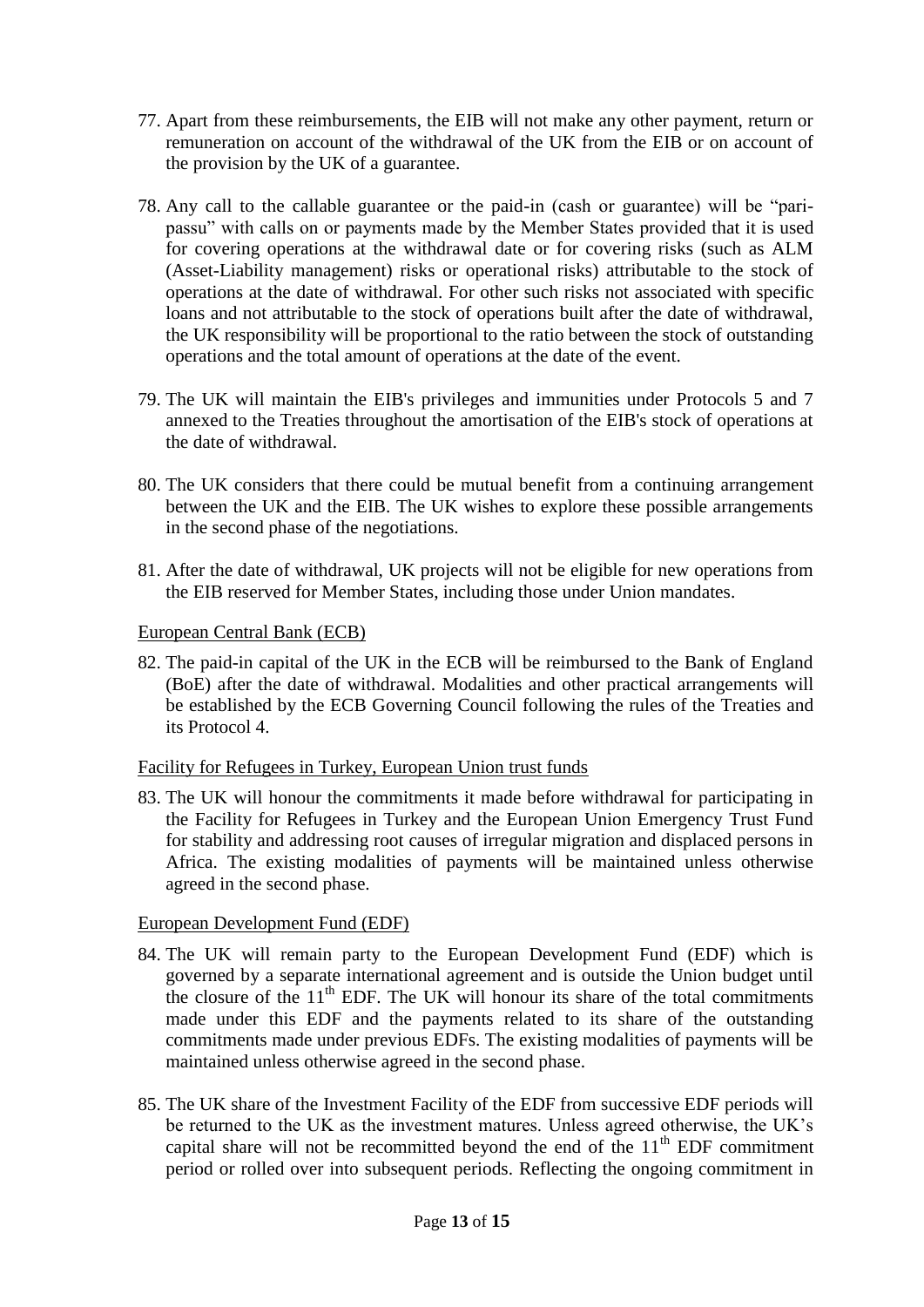relation to the EDF, the UK and the Union will agree on governance arrangements in the second phase, that take into account the continued participation of the UK in the 11<sup>th</sup> EDF, that the EDF falls under a separate international agreement and the UK's withdrawal from the Union.

86. The Commission welcomes the UK Government's offer to discuss with Union Agencies located in London how they might facilitate their relocation, in particular as regards reducing the withdrawal costs.

## **Other separation issues**

- 87. In the negotiations to date, both Parties have engaged in thorough discussion of the other separation issues in scope in this phase. These discussions have enabled good progress in identifying areas of convergence and divergence. The below text records the progress made in achieving agreement on a number of issues. There remain areas where further discussions will be required to reach agreement during the next phase of negotiations.
- 88. The UK and the Commission have both proposed further issues for consideration in this phase. However, where there was not mutual agreement that an issue should be discussed in this phase of the negotiations, it has been agreed to return to it later.
- 89. On **Euratom-related (nuclear specific) issues** both Parties have agreed principles for addressing the key separation issues relating to the UK's withdrawal from Euratom. This includes agreement that the UK will be responsible for international nuclear safeguards in the UK and is committed to a future regime that provides coverage and effectiveness equivalent to existing Euratom arrangements. Both sides have also agreed the principles of ownership for special fissile material (save for material held in the UK by EU27 entities) and responsibility for spent fuel and radioactive waste.
- 90. On **ensuring continuity in the availability of goods placed on the market under Union law before withdrawal** both Parties recognise the need to provide legal certainty and minimise disruption to business and consumers. Both Parties have agreed the principles that the goods placed on the market under Union law before withdrawal may freely circulate on the markets of the UK and the Union with no need for product modifications or re-labelling; be put into service where provided in Union law, and that the goods concerned should be subject to continued oversight.
- 91. On **cooperation in civil and commercial matters** there is a need to provide legal certainty and clarity. There is general consensus between both Parties that Union rules on conflict of laws should continue to apply to contracts before the withdrawal date and non-contractual obligations where an event causing damage occurred before the withdrawal date. There was also agreement to provide legal certainty as to the circumstances under which Union law on jurisdiction, recognition and enforcement of judgements will continue to apply, and that judicial cooperation procedures should be finalised.
- 92. On **police and judicial cooperation in criminal matters** there is a need to provide legal certainty and clarity. Both Parties broadly agree on the principle that all